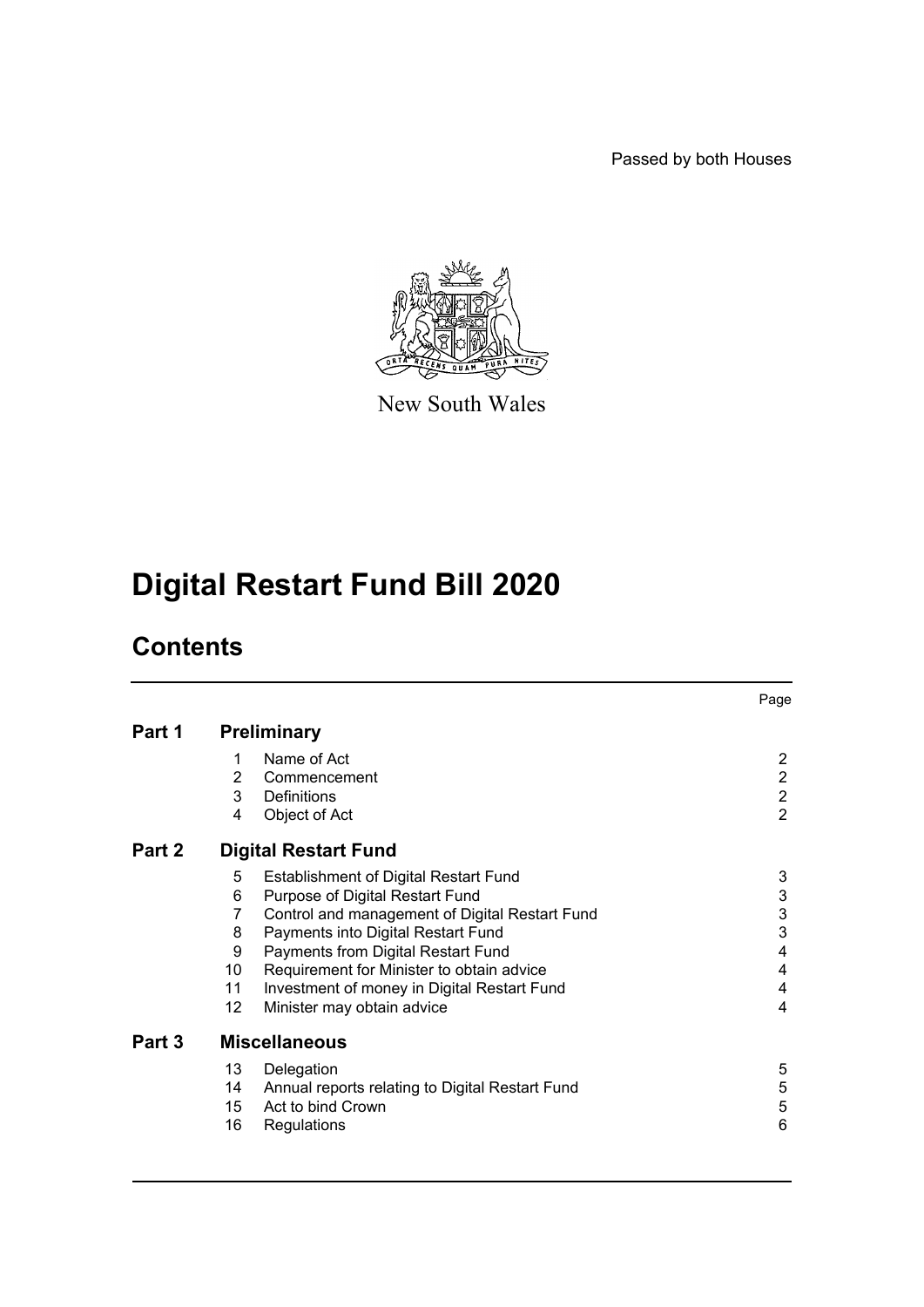[17 Review of Act 6](#page-7-1)

Page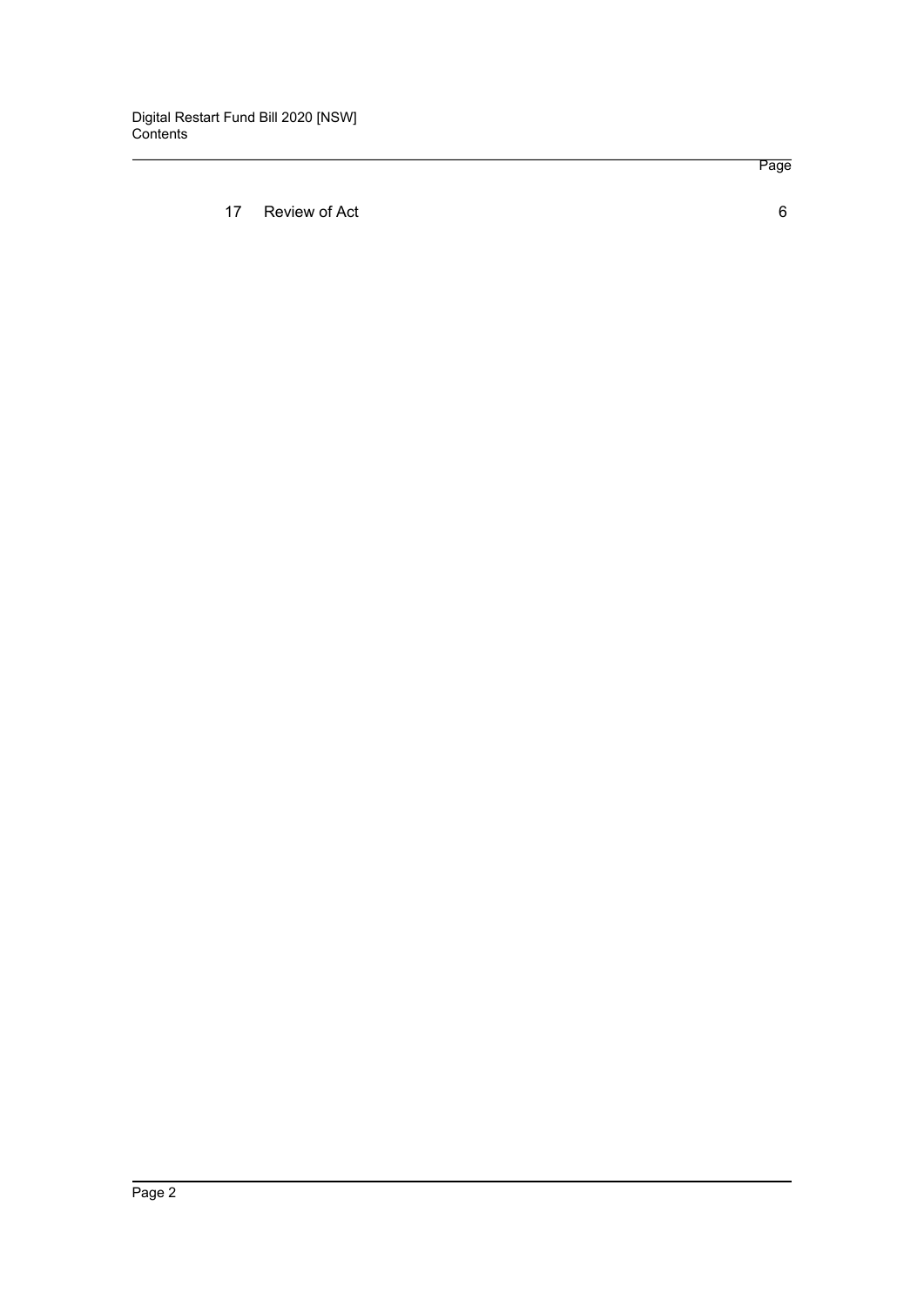*I certify that this public bill, which originated in the Legislative Assembly, has finally passed the Legislative Council and the Legislative Assembly of New South Wales.*

> *Clerk of the Legislative Assembly. Legislative Assembly, Sydney, , 2020*



New South Wales

## **Digital Restart Fund Bill 2020**

Act No , 2020

An Act to establish the Digital Restart Fund for the purpose of providing funding for digital and information and communications technology initiatives across the government sector; and for other purposes.

*I have examined this bill and find it to correspond in all respects with the bill as finally passed by both Houses.*

*Assistant Speaker of the Legislative Assembly.*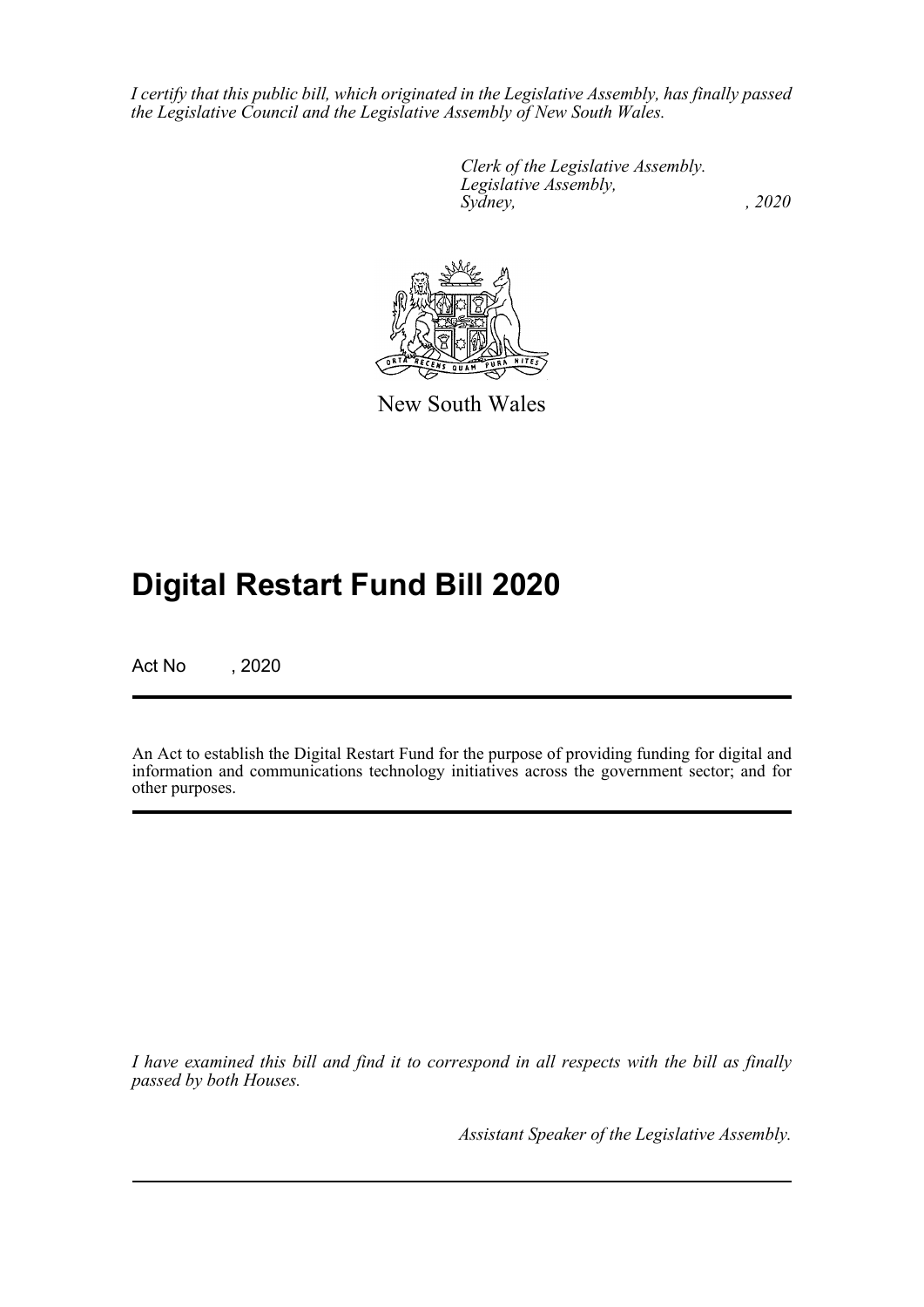**The Legislature of New South Wales enacts—**

### <span id="page-3-1"></span><span id="page-3-0"></span>**Part 1 Preliminary**

#### **1 Name of Act**

This Act is the *Digital Restart Fund Act 2020*.

#### <span id="page-3-2"></span>**2 Commencement**

This Act commences on the date of assent to this Act.

#### <span id="page-3-3"></span>**3 Definitions**

 $(1)$  In this Act—

*function* includes a power, authority or duty, and *exercise* a function includes perform a duty.

*Fund* means the Digital Restart Fund established under section 5.

#### *government agency* means—

- (a) a government sector agency within the meaning of the *Government Sector Employment Act 2013*, or
- (b) a statutory body representing the Crown, or
- (c) a State owned corporation within the meaning of the *State Owned Corporations Act 1989*, or
- (d) any other public authority constituted by or under an Act, or
- (e) any person or body declared by the regulations to be a government agency.

**Note.** The *Interpretation Act 1987* contains definitions and other provisions that affect the interpretation and application of this Act.

(2) Notes included in this Act do not form part of this Act.

#### <span id="page-3-4"></span>**4 Object of Act**

The object of this Act is to provide funding for digital and information and communications technology initiatives—

- (a) to improve the delivery of services by government agencies, including improving interactions between members of the public and government agencies involving digital and information and communications technology, and
- (b) to facilitate whole of government digital transformation, including upgrading and standardising systems and processes used by government agencies, and
- (c) to improve operational and cost efficiencies across the government sector.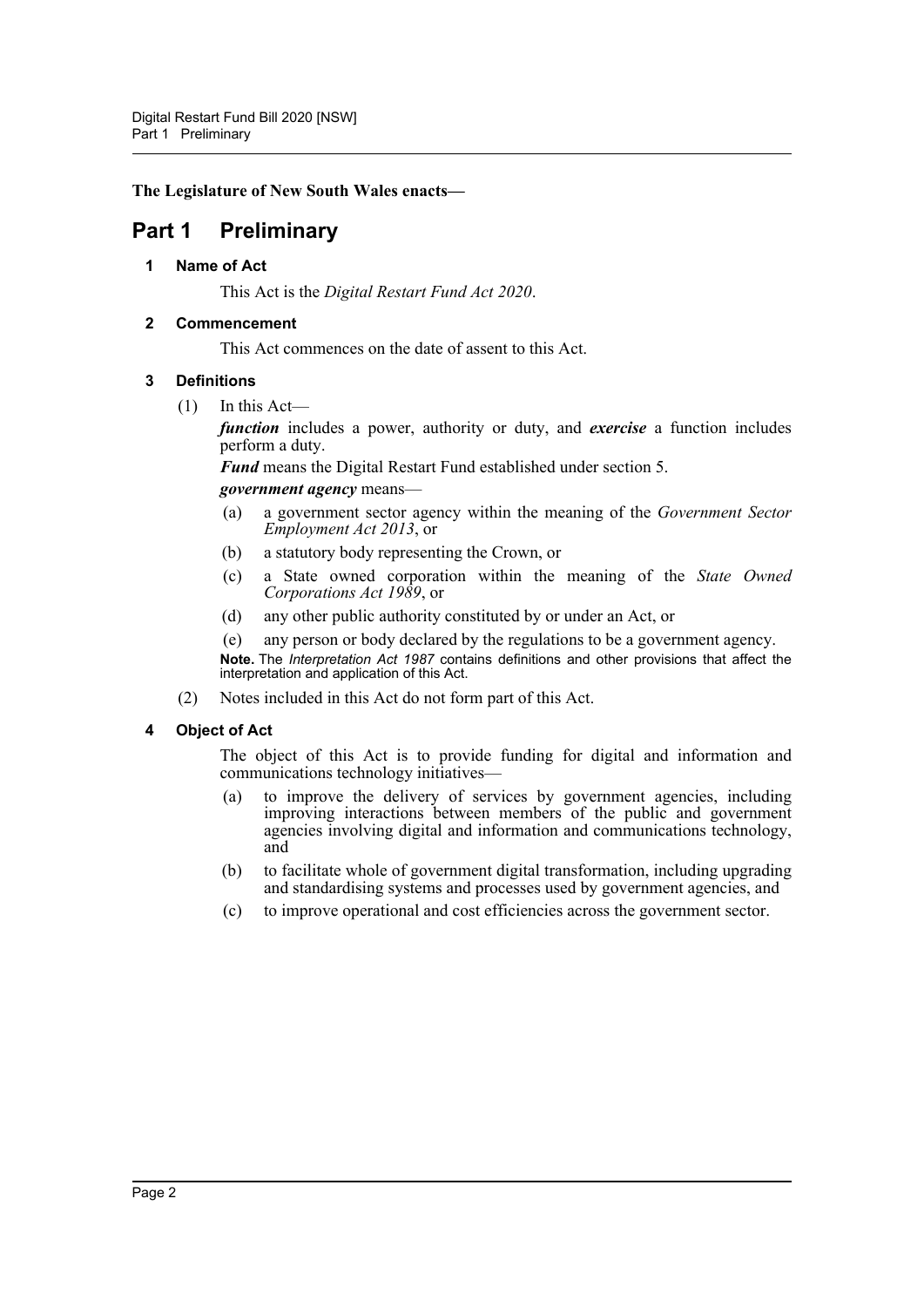## <span id="page-4-1"></span><span id="page-4-0"></span>**Part 2 Digital Restart Fund**

#### **5 Establishment of Digital Restart Fund**

A Digital Restart Fund is to be established in the Special Deposits Account.

#### <span id="page-4-2"></span>**6 Purpose of Digital Restart Fund**

The purpose of the Fund is to support digital and information and communications technology initiatives across the government sector, and for that purpose, to fund projects that—

- (a) develop and implement digital and information and communications technology products or services that, for the purpose of improving the delivery of services by government agencies and related interactions—
	- (i) identify the actions required to be taken by an individual (or on the individual's behalf) in respect of significant events during the individual's life, and
	- (ii) record related interactions between the individual (or on the individual's behalf) and government agencies or non-government entities or other bodies or persons connected with the delivery of services by a government agency, and
	- (iii) identify impediments to the delivery of related services by government agencies and develop and implement solutions to those impediments, or
- (b) develop and implement digital and information and communications technology products or services that are capable of being used by multiple government agencies in a cost effective manner, or
- (c) optimise existing technologies, applications, computer systems or processes used by government agencies to improve the functionality and operational life of those technologies, applications, computer systems or processes, or
- (d) provide persons employed in or by a government agency with education, training and information relating to digital and information and communications technology.

#### <span id="page-4-3"></span>**7 Control and management of Digital Restart Fund**

The Minister is to control and manage the Fund.

#### <span id="page-4-4"></span>**8 Payments into Digital Restart Fund**

- (1) There is payable into the Fund the following—
	- (a) all money appropriated by Parliament, or advanced by the Treasurer, for the purposes of payment into the Fund,
	- (b) all money appropriated by Parliament to the Treasurer for the general purposes of the Government and directed by the Treasurer to be paid into the Fund,
	- (c) the proceeds of the investment of money in the Fund,
	- (d) all other money directed or authorised to be paid into the Fund by or under any Act or other law,
	- (e) all money received from voluntary contributions to the Fund made by a government agency or other person or body.
- (2) To avoid doubt, money appropriated by Parliament before the commencement of this section for purposes that reflect the purpose of the Fund may be paid into the Fund.
- (3) Money paid into the Fund under subsection (2) is taken to have been appropriated out of the Consolidated Fund for the purposes of payment into the Fund.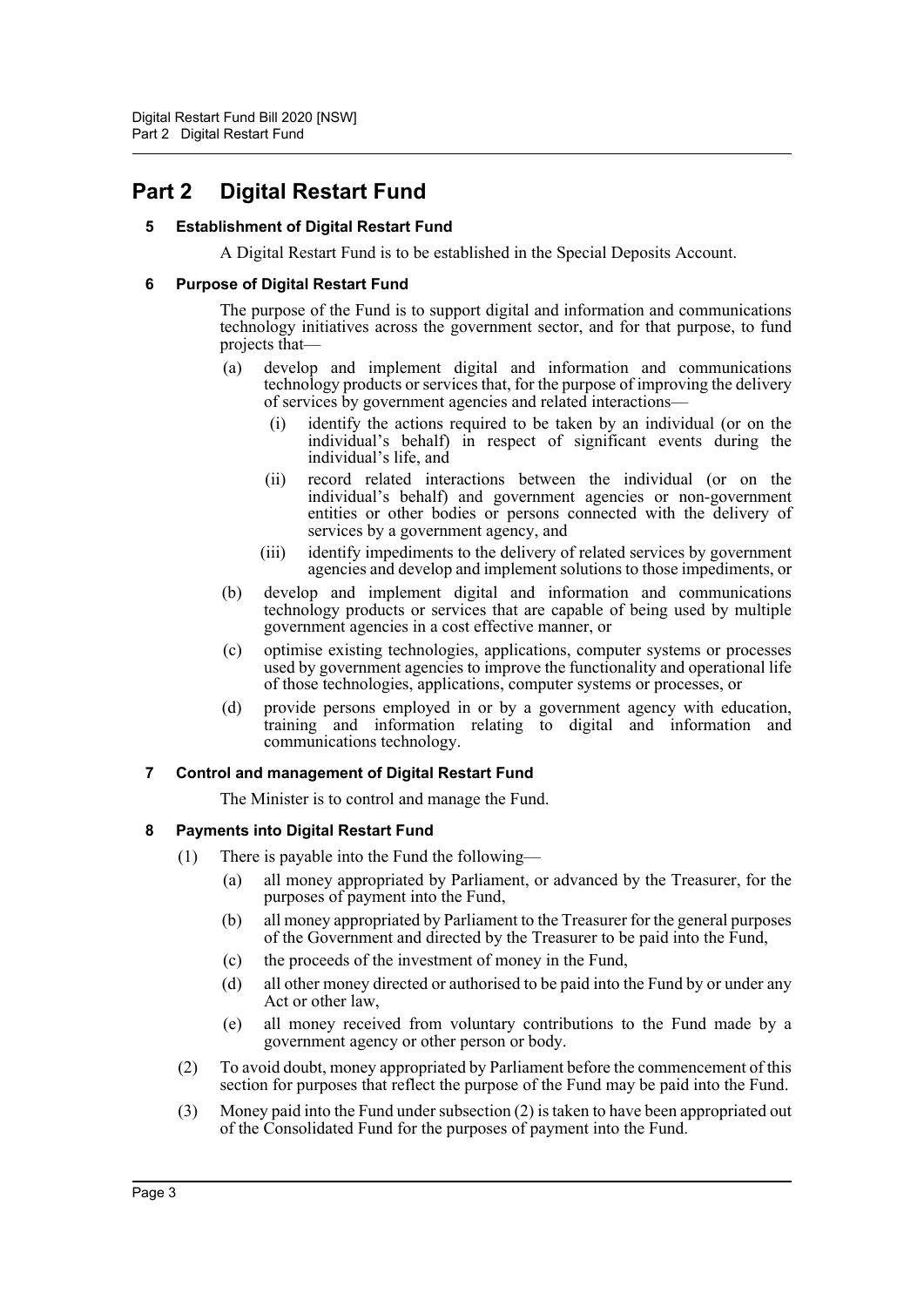(4) Government agencies are authorised by this section to make voluntary contributions to the Fund.

#### <span id="page-5-0"></span>**9 Payments from Digital Restart Fund**

There is payable from the Fund the following—

- (a) money required to fund all or part of the cost of a project that promotes the purpose of the Fund and is approved by the Minister on the recommendation of the Secretary of the Department of Customer Service,
- (b) money required to meet administrative expenses related to the Fund,
- (c) money directed or authorised to be paid from the Fund by or under this Act or any other Act or law.

#### <span id="page-5-1"></span>**10 Requirement for Minister to obtain advice**

Before approving the payment of money under section  $9(a)$ , the Minister must obtain and have regard to advice from the Information Commissioner and the Privacy Commissioner as to the effect, if any, that the project may have on—

- (a) access to government information under the *Government Information (Public Access) Act 2009*, and
- (b) the protection of personal information under the *Privacy and Personal Information Protection Act 1998* or health information under the *Health Records and Information Privacy Act 2002*.

#### <span id="page-5-2"></span>**11 Investment of money in Digital Restart Fund**

- (1) The Minister may invest money in the Fund—
	- (a) if the Minister is a GSF agency for the purposes of Part 6 of the *Government Sector Finance Act 2018*—in any way that the Minister is permitted to invest money under that Part, or
	- (b) if the Minister is not a GSF agency for the purposes of Part 6 of the *Government Sector Finance Act 2018*—in any way approved by the Treasurer.
- (2) In this section, *GSF agency* has the same meaning as in the *Government Sector Finance Act 2018*.

#### <span id="page-5-3"></span>**12 Minister may obtain advice**

Without limiting section 10, the Minister may also, in exercising functions under this Act, obtain and have regard to advice, recommendations or other information provided to the Minister by a person or body that the Minister considers relevant.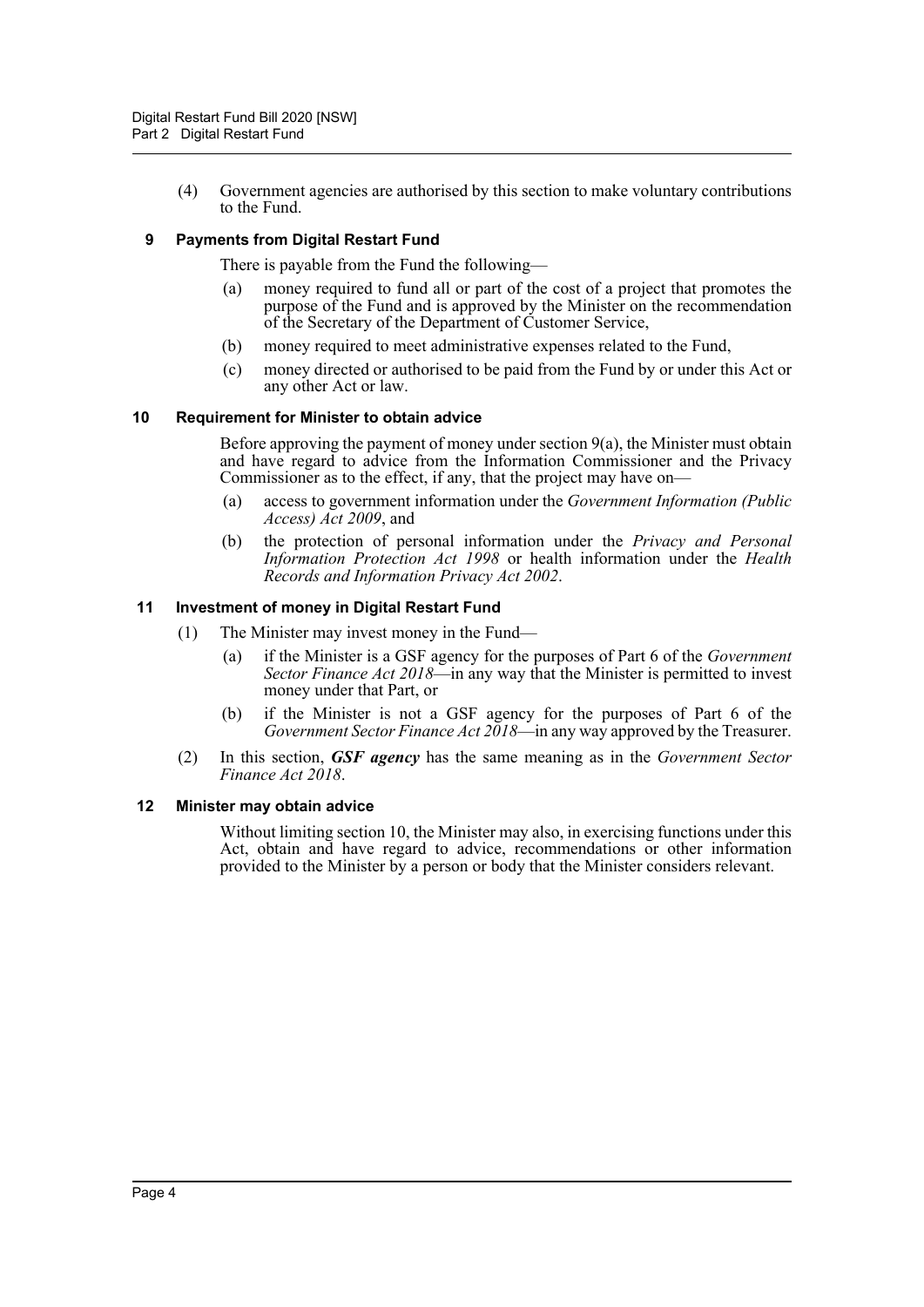### <span id="page-6-0"></span>**Part 3 Miscellaneous**

#### <span id="page-6-1"></span>**13 Delegation**

- (1) The Minister may delegate the exercise of any function of the Minister under this Act (other than this power of delegation) to—
	- (a) the head of a Public Service agency, or
	- (b) any other person employed in a Public Service agency.
- (2) A delegate may subdelegate a delegated function to another person employed in a Public Service agency.
- (3) In this section, *head* of a Public Service agency and *Public Service agency* have the same meanings as in the *Government Sector Employment Act 2013*.

#### <span id="page-6-2"></span>**14 Annual reports relating to Digital Restart Fund**

- (1) The Minister is to produce a report relating to the Fund each year (being a year commencing on 1 July).
- (2) The report is to be in the form determined by the Treasurer and include the following information—
	- (a) details of payments into the Fund during the year to which the report relates,
	- (b) details of payments from the Fund during the year to which the report relates, including, where money has been paid to fund all or part of the cost of a project, the following details in respect of that project—
		- (i) the name of the project,
		- (ii) the government agency, person or body responsible for delivering the project,
		- (iii) the total cost of the project,
		- (iv) the amount of money paid from the Fund in respect of the project,
		- (v) the date on which the project was completed or is expected to be completed,
		- (vi) the objectives of the project, including any change to those objectives,
		- (vii) whether the project has or is likely to achieve those objectives,
	- (c) any other information determined by the Treasurer.
- (3) The report is also to include an audit of the Fund by the Auditor-General (including a report of the Auditor-General on whether the payments from the Fund have been made in accordance with this Act).
- (4) The report is to be made publicly available within 6 months after the end of the year to which it relates.

#### <span id="page-6-3"></span>**15 Act to bind Crown**

This Act binds the Crown in right of New South Wales and, in so far as the legislative power of the Parliament of New South Wales permits, the Crown in all its other capacities.